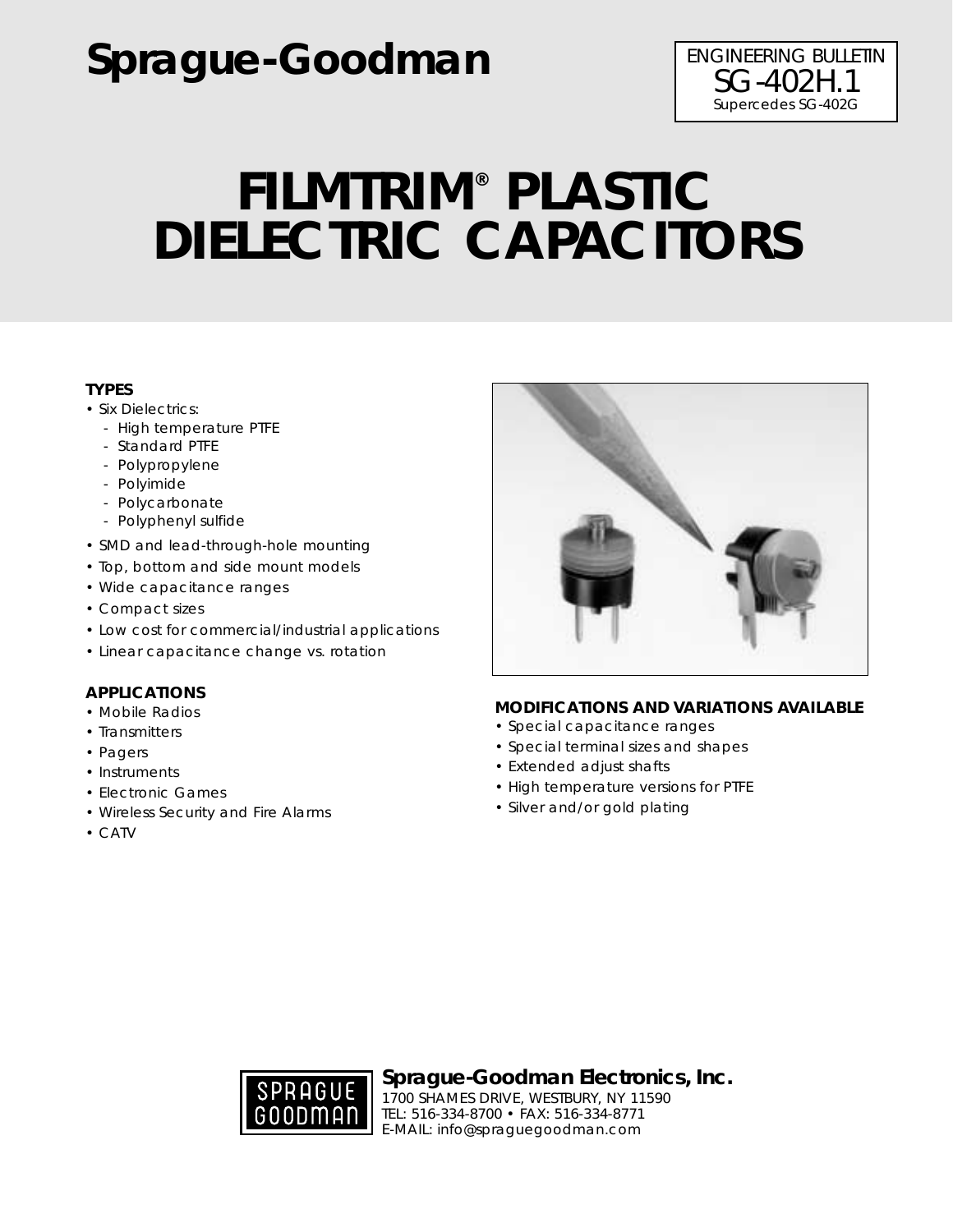

### **5mm TOP ADJUST**

### **FEATURES**

- High temperature PTFE or polyimide (PI) dielectrics
- Compact size
- Linear capacitance change vs. rotation

### **SPECIFICATIONS**

Voltage Rating: 150 VDC Dielectric Withstanding Voltage: 300 VDC Contact Resistance: 0.010 Ohms max Insulation Resistance: 104 megohms min Torque: 15 to 200 g-cm (0.21 to 3 oz-in)



All dimensions are in **/** mm.



| Dielectric            | Capacitance<br>min              | (pF)<br>max                         | $Q$ min<br>(1MHz)               | <b>TCC</b><br>(ppm/°C)                                              | Operating<br>Temperature $(^{\circ}C)$                                                        | 'H' max<br>in/mm                                                   | Color<br>Code                            | Model<br>Number                                          |
|-----------------------|---------------------------------|-------------------------------------|---------------------------------|---------------------------------------------------------------------|-----------------------------------------------------------------------------------------------|--------------------------------------------------------------------|------------------------------------------|----------------------------------------------------------|
| PTFE.<br>High<br>Temp | 1.2<br>1.8<br>2.0<br>2.3        | 4.0<br>10.0<br>15.0<br>18.0         | 1500<br>1500<br>1500<br>1500    | $0 + 350$<br>$0 \pm 300$<br>$0 \pm 300$<br>$0 \pm 300$              | $-40$ to $+125$<br>$-40$ to $+125$<br>$-40$ to $+125$<br>$-40$ to $+125$                      | 0.20 / 5.0<br>0.23 / 5.8<br>0.24 / 6.0<br>0.24 / 6.0               | Brown<br>Black<br>White<br>Green         | GXL4R000<br>GXL10000<br>GXL15000<br>GXL18000             |
| l PI                  | 1.2<br>1.4<br>2.0<br>2.7<br>3.6 | 5.0<br>10.0<br>15.0<br>20.0<br>32.0 | 150<br>150<br>150<br>150<br>150 | $0 + 350$<br>$0 + 350$<br>$0 \pm 250$<br>$0 \pm 250$<br>$0 \pm 250$ | $+85$<br>-40 to<br>$+85$<br>-40 to<br>$-40$ to<br>$+85$<br>$-40$ to<br>$+85$<br>-40 to<br>+85 | 0.20 / 5.0<br>0.20 / 5.0<br>0.23 / 5.8<br>0.23 / 5.8<br>0.25 / 6.3 | Brown<br>Black<br>White<br>Green<br>None | GZL5R000<br>GZL10000<br>GZL15000<br>GZL20000<br>GZL32000 |

## **ECONOMY 7 mm TOP ADJUST**

### **SPECIFICATIONS**

Operating Temperature Range: -25°C to +85°C Dielectric: Polyphenyl Sulfide Voltage Rating: 50 VDC Dielectric Withstanding Voltage: 100 VDC Insulation Resistance: 500 megohms min Torque: 20 - 200 g-cm (0.28 - 2.8 oz-in)

### **FEATURES**

- Low setting drift
- High Q
- Low cost
- Compact size

|                                   | <b>OUTTDACT SILC</b> |                                |            |                       |                                     |                              |
|-----------------------------------|----------------------|--------------------------------|------------|-----------------------|-------------------------------------|------------------------------|
| Capacitance<br>(pF)<br>min<br>max |                      | <b>TCC</b><br>(ppm/°C) (1 MHz) | $Q$ min    | Color<br>Code         | <b>Bulk Pack</b><br>Model<br>Number | Ammo Pack<br>Model<br>Number |
|                                   |                      |                                |            |                       | GCL10000                            | GCL10025                     |
| 0.7<br>0.8                        | 10.0<br>20.0         | $350 + 500$<br>$350 \pm 500$   | 500<br>500 | <b>Brown</b><br>Green | GCL20000                            | GCL20025                     |
| 0.9                               | 30.0                 | $350 + 500$                    | 500        | Yellow                | GCL30000                            | GCL30025                     |
| 1.0                               | 40.0                 | $350 \pm 500$                  | 500        | Blue                  | GCL40000                            | GCL40025                     |



**2 SPRAGUE-GOODMAN ELECTRONICS, INC., 1700 SHAMES DRIVE, WESTBURY, NY 11590 • TEL: 516-334-8700 • FAX: 516-334-8771 • E-MAIL: info@spraguegoodman.com**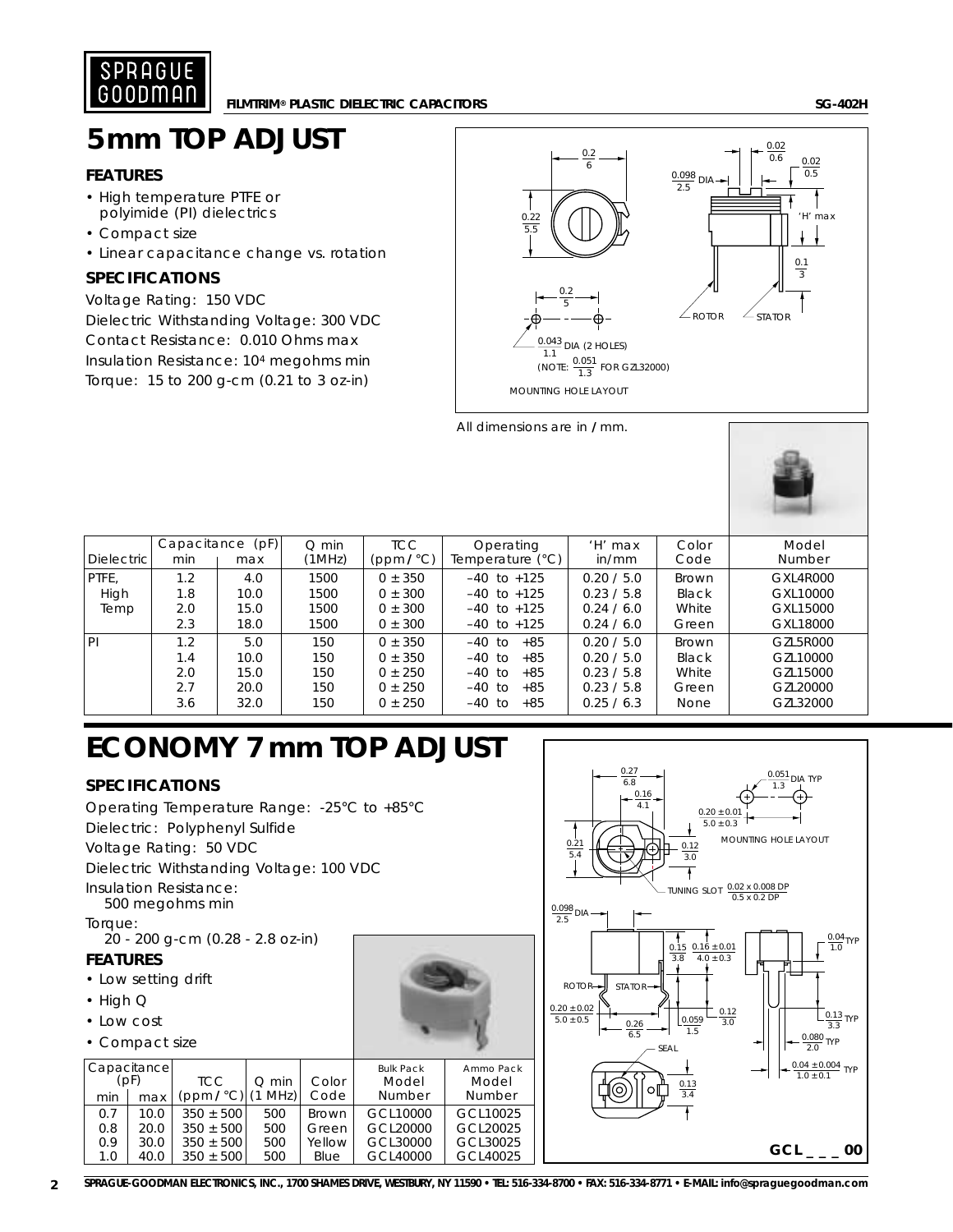### **7 mm SURFACE MOUNT**

### **FEATURES**

- Low setting drift
- High Q
- Low cost
- Linear Capacitance change vs. rotation

 $0.27 \pm 0.01$  $6.8 \pm 0.3$ 

0.16 4.1

0.14 3.6

COLOR CODED **BASE** 

 $\frac{0.63 \pm 0.04}{16.0 \pm 0.1}$ 

0.12  $3.0$ 

• Compact size



|     | Capacitance<br>(pF) | 'H' max     | Color  | Model  |
|-----|---------------------|-------------|--------|--------|
| min | max                 | (in/mm)     | Code   | Number |
| 0.5 | 4.5                 | 0.087 / 2.2 | Orange | GSX364 |
| 0.6 | 9.0                 | 0.087 / 2.2 | Black  | GSX358 |
| 0.8 | 15.0                | 0.094 / 2.4 | Blue   | GSX365 |
| 1.0 | 20.0                | 0.100 / 2.6 | Green  | GSX366 |



TUNING SLOT  $\frac{0.02 \times 0.02}{0.5 \times 0.5}$ 

 $0.22 \pm 0.01$  $5.5 \pm 0.3$ 

 $0.55 \pm 0.04$  $14.0 \pm 0.1$ 

 $\frac{0.02 \pm 0.004}{0.5 \pm 0.1}$  TYP

**GCL \_ \_ \_ 25**

 $0.21 \pm 0.01$  $5.4 + 0.3$ 

 $\uparrow$ 

0.059 1.5

 $\frac{0.13}{3.2}$ 

 $\frac{0.02}{0.4}$ TYP

 $\frac{0.20}{5.0}$ 

 $STATOR \rightarrow$   $\left| \begin{matrix} \bullet & \bullet & \bullet \\ \bullet & \bullet & \bullet & \bullet \end{matrix} \right|$ 

### **SPECIFICATIONS**

Q min (at 10 MHz): 1000 Operating Temperature Range: -25°C to +85°C Dielectric: PTFE TCC: N100 ± 100 ppm/°C Voltage Rating: 100 VDC Dielectric Withstanding Voltage: 200 VDC Insulation Resistance: 104 megohms min Torque: 20-300 g-cm (0.28 - 4.2 oz-in)



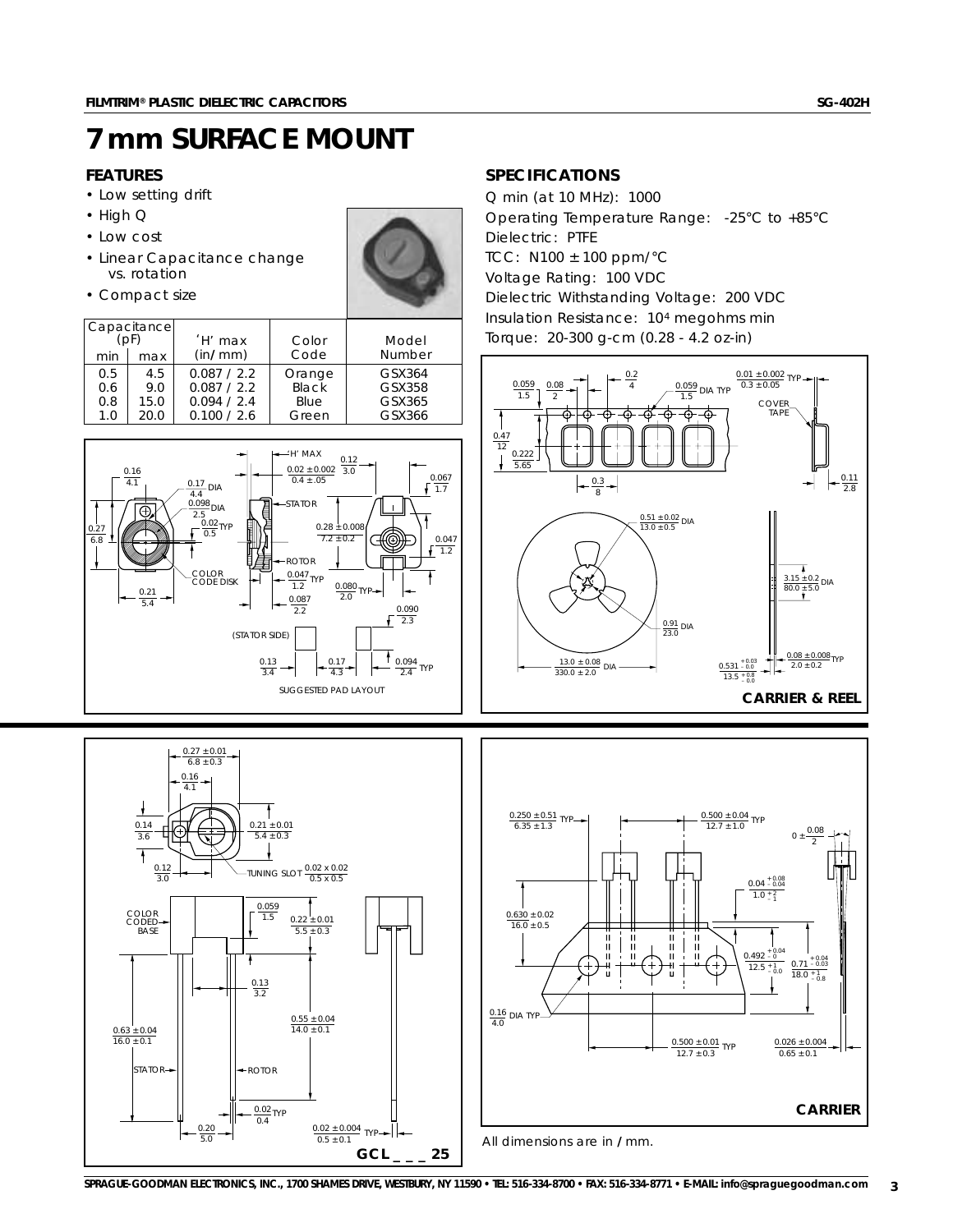### **7mm SURFACE MOUNT NONMAGNETIC**

### **FEATURES**

- Low setting drift
- High Q
- Low cost
- Linear Capacitance change vs. rotation
- Compact size

#### **SPECIFICATIONS**

Q min (at 10 MHz): 1000 Operating Temperature Range: -25°C to +85°C Relative Permeability: 1.0025 max TCC: N100 ± 100 ppm/°C Voltage Rating: 100 VDC Dielectric W ithstanding Voltage: 200 VDC Dielectric: PTFE Insulation Resistance: 104 megohms min Torque: 20-300 g-cm (0.28 - 4.2 oz-in)

|      | Capacitance |             |              |               |
|------|-------------|-------------|--------------|---------------|
| (DF) |             | `H' max     | Color        | Model         |
| min  | max         | (in/mm)     | Code         | <b>Number</b> |
| 0.5  | 4.5         | 0.087 / 2.2 | Orange       | GSX364NM      |
| 0.6  | 9.0         | 0.087 / 2.2 | <b>Black</b> | GSX358NM      |
| 0.8  | 15.0        | 0.094 / 2.4 | Blue         | GSX365NM      |
| 1.0  | 20.0        | 0.100 / 2.6 | Green        | GSX366NM      |



All dimensions are in / mm.

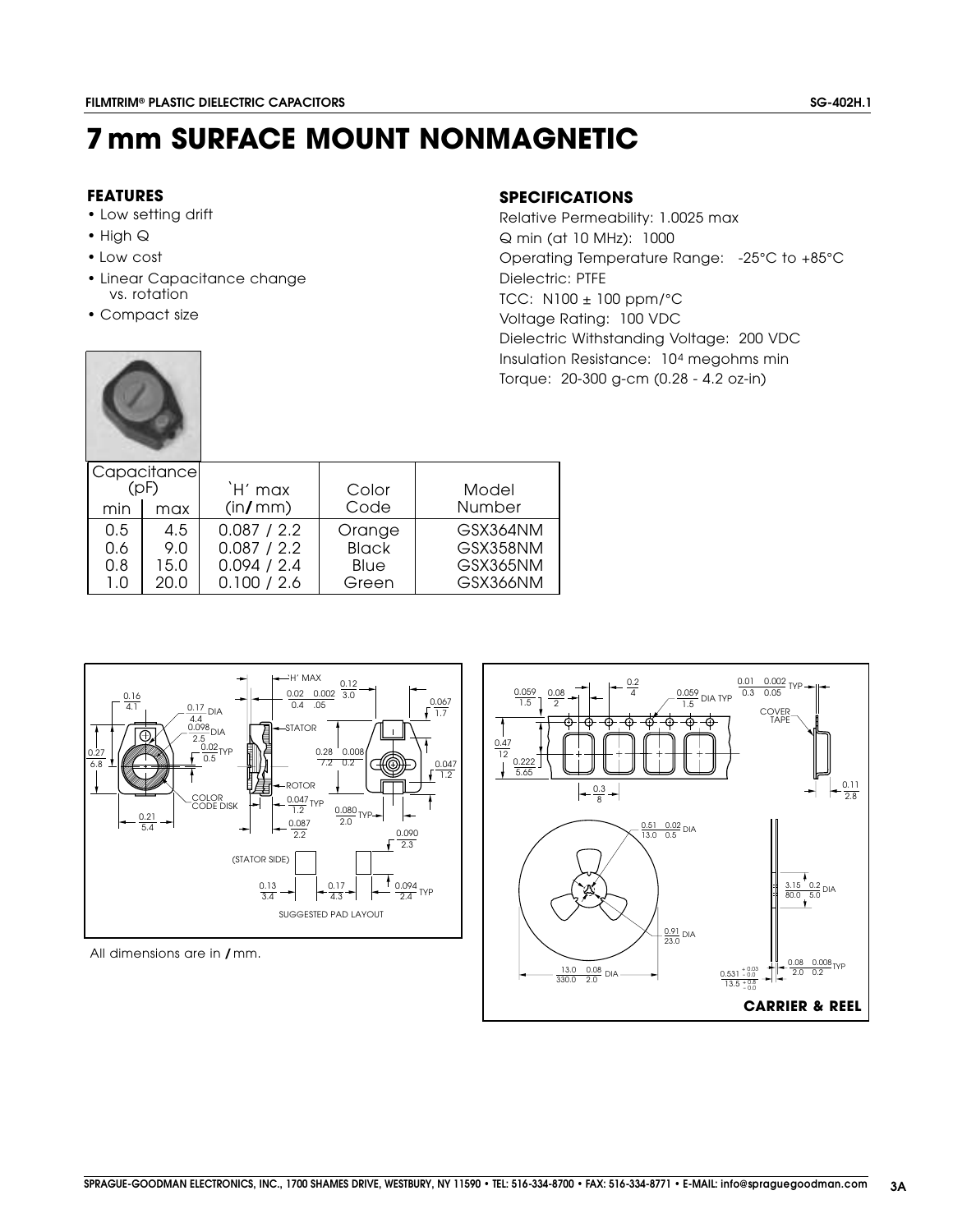

# **6 X 8mm TOP/BOTTOM & SIDE ADJUST**

### **FEATURES**

- Compact size
- High temperature PTFE dielectric
- Linear capacitance change vs. rotation

### **SPECIFICATIONS**

Voltage Rating: 300 VDC Dielectric Withstanding Voltage: 500 VDC Contact Resistance: 0.010 Ohms max Insulation Resistance: 104 megohms min Torque: 15 to 245 g-cm (0.21 to 3.4 oz-in)





Temp | 2.5 | 18.0 | 1500 | 0 ± 350 |-40 to +125 | Red | GXE18011 | GXE18001 | GXQ18001

All dimensions are in **/** mm.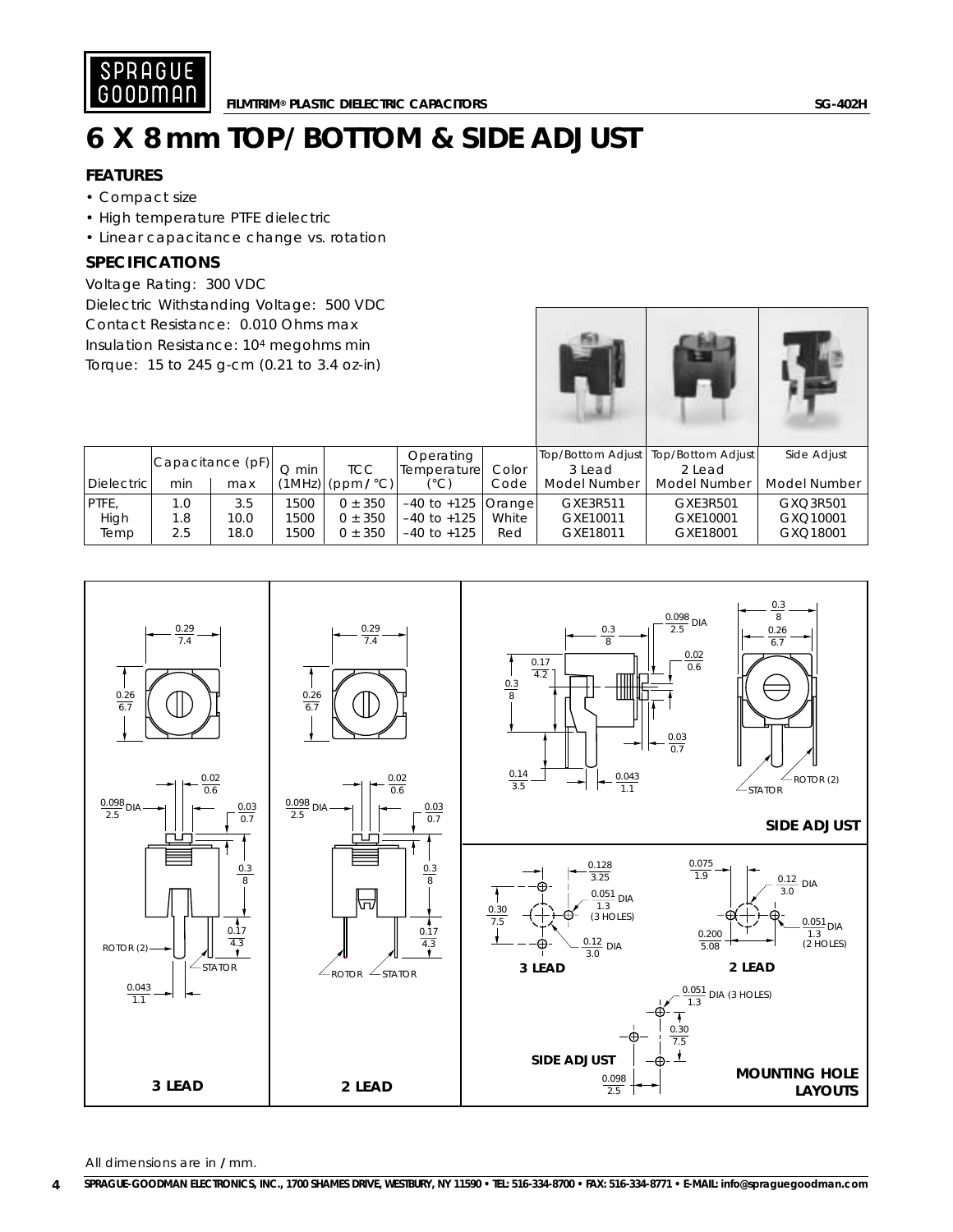### **8mm TOP/BOTTOM & SIDE ADJUST**

### **SPECIFICATIONS**

Voltage Rating: 200 VDC (High temp PTFE), 100 VDC (all others) Dielectric Withstanding Voltage: 300 VDC (High temp PTFE), 200 VDC (all others) Contact Resistance: 0.010 Ohms max Insulation Resistance: 104 megohms min Torque: 15 to 250 g-cm (0.21 to 3.5 oz-in)

### **FEATURES**

- Choice of dielectrics: High Temp PTFE, Standard PTFE, Polypropylene, or Polycarbonate
- Linear capacitance change vs. rotation

|                   |     |             |         | orque: 15 to 250 g-cm $(0.21$ to 3.5 oz-in) |          |                          |                  |        |                   |                                        |             |
|-------------------|-----|-------------|---------|---------------------------------------------|----------|--------------------------|------------------|--------|-------------------|----------------------------------------|-------------|
|                   |     | Capacitance |         |                                             |          | Operating                |                  |        | Top/Bottom Adjust | <b>Top/Bottom Adjust</b>               | Side Adjust |
|                   |     | (pF)        | $Q$ min | <b>TCC</b>                                  |          | <b>Temperature</b>       | 'H' max          | Color  | 3 Lead            | $2$ Lead                               |             |
| <b>Dielectric</b> | min | max         | (1MHz)  | $(ppm/\text{C})$                            |          | $(^{\circ}C)$            | in/mm            | Code   |                   | Model Number Model Number Model Number |             |
| PTFE*,            | 1.5 | 5.0         | 1500    | $0 \pm 250$                                 |          | $-40$ to $+125$          | 402/10.2         | Clear  | <b>GXE5R000</b>   | GXF5R002                               | GXR5R000    |
| High              | 1.8 | 9.0         | 1500    | $0 \pm 250$                                 | $-40$    | $to +125$                | .402/10.2        | Yellow | GXE9R000          | GXE9R002                               | GXR9R000    |
| Temp              | 2.6 | 18.0        | 1500    | $0 \pm 250$                                 | $-40$    | to $+125$                | .402/10.2        | Green  | GXE18000          | GXE18002                               | GXR18000    |
|                   | 3.5 | 27.0        | 1500    | $0 \pm 250$                                 | $-40$    | to $+125$                | .402/10.2        | Red    | GXE27000          | GXE27002                               | GXR27000    |
|                   | 4.5 | 36.0        | 1500    | $0 \pm 250$                                 |          | $-40$ to $+125$          | .449/11.4        | Violet | GXE36000          | GXE36002                               | GXR36000    |
|                   | 5.0 | 45.0        | 1500    | $0 \pm 250$                                 | $-40$    | to $+125$                | .449/11.4 Orange |        | GXE45000          | GXE45002                               | GXR45000    |
| PTFE              | 1.6 | 5.0         | 1500    | $0 \pm 350$                                 | $-40$ to | $+85$                    | .402/10.2        | Clear  | GXA5R000          | GXA5R002                               | GXB5R000    |
|                   | 2.0 | 9.0         | 1500    | $0 \pm 350$                                 | $-40$    | $+85$<br>10 <sup>2</sup> | .402/10.2        | Yellow | GXA9R000          | GXA9R002                               | GXB9R000    |
|                   | 2.0 | 18.0        | 1500    | 300<br>$0 \pm$                              | $-40$    | $+85$<br>to              | .402/10.2        | Green  | GXA18000          | GXA18002                               | GXB18000    |
|                   | 3.9 | 27.0        | 1500    | 300<br>$0 \pm$                              | $-40$    | $+85$<br>to              | .402/10.2        | Red    | GXA27000          | GXA27002                               | GXB27000    |
|                   | 4.5 | 36.0        | 1500    | $0 \pm 300$                                 | $-40$    | $+85$<br>to              | .449/11.4        | Violet | GXA36000          | GXA36002                               | GXB36000    |
|                   | 5.0 | 45.0        | 1500    | $0 \pm 300$                                 | $-40$    | $+85$<br>to              | .449/11.4 Orange |        | GXA45000          | GXA45002                               | GXB45000    |
| PP                | 1.6 | 5.0         | 1000    | $0 \pm 300$                                 | $-40$ to | $+70$                    | .402/10.2        | Clear  | GYA5R000          | GYA5R002                               | GYB5R000    |
|                   | 2.0 | 10.0        | 1000    | $0 \pm 300$                                 | $-40$    | $+70$<br>to              | .402/10.2        | Yellow | GYA10000          | GYA10002                               | GYB10000    |
|                   | 2.0 | 15.0        | 1000    | $0 \pm 400$                                 | $-40$    | $+70$<br>to              | .402/10.2        | Blue   | GYA15000          | GYA15002                               | GYB15000    |
|                   | 2.2 | 22.0        | 1000    | $0 \pm 400$                                 | $-40$    | $+70$<br>to              | .402/10.2        | Green  | GYA22000          | GYA22002                               | GYB22000    |
|                   | 2.3 | 27.0        | 1000    | 350<br>$0 +$                                | $-40$    | $+70$<br>10 <sup>2</sup> | .402/10.2        | Red    | GYA27000          | GYA27002                               | GYB27000    |
|                   | 3.0 | 36.0        | 1000    | $0 \pm 300$                                 | $-40$    | $+70$<br>to              | .402/10.2        | Violet | GYA36000          | GYA36002                               | N/A         |
| PС                | 2.5 | 30.0        | 200     | $100 \pm 300$                               | $-40$ to | $+85$                    | .402/10.2        | Red    | GZA30000          | GZA30002                               | GZB30000    |
|                   | 4.0 | 40.0        | 200     | $100 \pm 300$                               | $-40$ to | $+85$                    | .402/10.2        | Violet | GZA40000          | GZA40002                               | GZB40000    |

**\*** Gold plated metal parts are standard on GXE and GXR models shown above.



All dimensions are in **/** mm.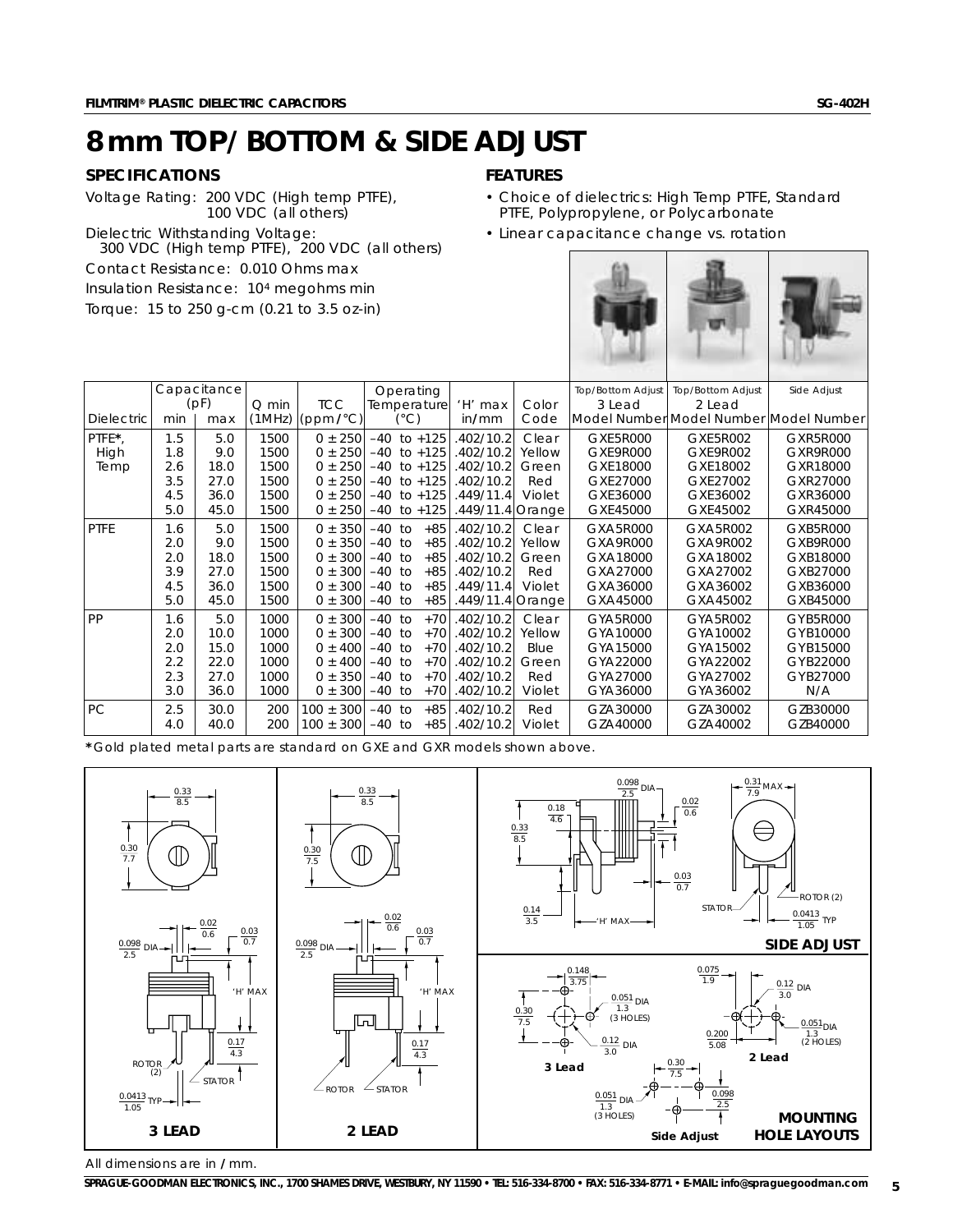

### **10mm TOP/BOTTOM & SIDE ADJUST**

### **SPECIFICATIONS**

Voltage Rating: 200 VDC (High temp PTFE), 100 VDC (all others)

Dielectric Withstanding Voltage: 300 VDC (High temp PTFE), 200 VDC (all others) Contact Resistance: 0.010 Ohms max Insulation Resistance: 104 megohms min  $T_{\text{OTMLO}}$ : 15 to 360 g cm  $(0.2$  to 5 ozin)

### **FEATURES**

- Choice of dielectrics: High Temp PTFE, Standard PTFE, Polypropylene (PP), or Polycarbonate (PC)
- Linear capacitance change vs. rotation
- Wide capacitance ranges

| $101$ que: $1510300$ q-Cm $0.2103$ Oz-Inf |      |             |         |             |                 |       |                           |        |             |              |            |           |
|-------------------------------------------|------|-------------|---------|-------------|-----------------|-------|---------------------------|--------|-------------|--------------|------------|-----------|
|                                           |      | Capacitance |         |             | Operating       |       |                           |        | Top/Bottom  | Top/Bottom   | Top/Bottom | Side      |
|                                           |      | (pF)        | $Q$ min | <b>TCC</b>  | Temperature     |       | 'H' max                   | Color  | 3 Lead-Std. | 3 Lead-Spec. | 2 Leads    |           |
| <b>Dielectric</b>                         | min  | max         | (1MHz)  | (ppm/°C)    | $(^{\circ}C)$   |       | in/mm                     | Code   | Model No.   | Model No.    | Model No.  | Model No. |
| PTFE*,                                    | 2.5  | 15.0        | 1500    | $0 \pm 250$ | $-40$ to $+125$ |       | 0.402/10.2                | Red    | GXF15000    | GXF15003     | GXF15004   | GXT15000  |
| High                                      | 3.0  | 25.0        | 1500    | $0 \pm 250$ | $-40$ to $+125$ |       | 0.402/10.2                | Clear  | GXF25000    | GXF25003     | GXF25004   | GXT25000  |
| Temp                                      | 4.0  | 40.0        | 1500    | $0 \pm 250$ | $-40$ to $+125$ |       | 0.402/10.2                | Yellow | GXF40000    | GXF40003     | GXF40004   | GXT40000  |
|                                           | 5.5  | 60.0        | 1500    | $0 \pm 250$ | $-40$ to $+125$ |       | 0.449/11.4                | Blue   | GXF60000    | GXF60003     | GXF60004   | GXT60000  |
|                                           | 6.0  | 75.0        | 1500    | $0 \pm 250$ | $-40$ to $+125$ |       | 0.449/11.4                | Violet | GXF75000    | GXF75003     | GXF75004   | GXT75000  |
|                                           | 8.0  | 90.0        | 1500    | $0 \pm 250$ | $-40$ to $+125$ |       | 0.488/12.4 Orange         |        | GXF90000    | GXF90003     | GXF90004   | GXT90000  |
| <b>PTFE</b>                               | 2.0  | 13.0        | 1500    | $0 \pm 400$ | $-40$ to        | $+85$ | 0.402/10.2                | Blue   | GXC13000    | GXC13003     | GXC13004   | GXD13000  |
|                                           | 3.0  | 26.0        | 1500    | $0 \pm 350$ | $-40$ to        | $+85$ | 0.402/10.2                | Green  | GXC26000    | GXC26003     | GXC26004   | GXD26000  |
|                                           | 3.5  | 38.0        | 1500    | $0 \pm 300$ | $-40$ to        | $+85$ | 0.402/10.2                | Clear  | GXC38000    | GXC38003     | GXC38004   | GXD38000  |
|                                           | 6.0  | 60.0        | 1500    | $0 \pm 300$ | $-40$ to        |       | $+85$   0.449/11.4        | Yellow | GXC60000    | GXC60003     | GXC60004   | GXD60000  |
|                                           | 7.0  | 75.0        | 1500    | $0 \pm 300$ | $-40$ to        | $+85$ | 0.449/11.4                | Red    | GXC75000    | GXC75003     | GXC75004   | GXD75000  |
|                                           | 8.0  | 90.0        | 1500    | $0 \pm 300$ | $-40$ to        | $+85$ | 0.488/12.4                | Violet | GXC90000    | GXC90003     | GXC90004   | GXD90000  |
|                                           | 10.0 | 150.0       | 1500    | $0 \pm 300$ | $-40$ to        | $+85$ | 0.488/12.4 Orange         |        | GXC15100    | GXC15103     | GXC15104   | N/A       |
| PP                                        | 2.0  | 15.0        | 1000    | $0 \pm 400$ | $-40$ to        | $+70$ | 0.402/10.2                | Blue   | GYC15000    | GYC15003     | GYC15004   | GYD15000  |
|                                           | 3.0  | 20.0        | 1000    | $0 \pm 400$ | $-40$ to        | $+70$ | 0.402/10.2                | Green  | GYC20000    | GYC20003     | GYC20004   | GYD20000  |
|                                           | 3.5  | 40.0        | 1000    | $0 \pm 350$ | $-40$ to        | $+70$ | 0.402/10.2                | Clear  | GYC40000    | GYC40003     | GYC40004   | GYD40000  |
|                                           | 4.5  | 65.0        | 1000    | $0 \pm 350$ | $-40$ to        |       | $+70$ 0.402/10.2          | Yellow | GYC65000    | GYC65003     | GYC65004   | GYD65000  |
| PC                                        | 8.0  | 80.0        | 200     | $0 \pm 200$ | $-40$ to        | $+85$ | 0.402/10.2                | Red    | GZC80000    | GZC80003     | GZC80004   | GZD80000  |
|                                           | 9.0  | 100.0       | 200     | $0 \pm 400$ | $-40$ to        | $+85$ | 0.449/11.4                | Violet | GZC10100    | GZC10103     | GZC10104   | GZD10100  |
|                                           | 9.0  | 120.0       | 200     | $0 \pm 350$ | $-40$ to        | $+85$ | 0.449/11.4 Orange         |        | GZC12100    | GZC12103     | GZC12104   | GZD12100  |
|                                           | 10.0 | 150.0       | 200     | $0 \pm 350$ | $-40$ to        |       | +85 0.472/12.0 Orange     |        | GZC15100    | GZC15103     | GZC15104   | GZD15100  |
|                                           | 12.0 | 180.0       | 200     | $0 \pm 350$ | $-40$ to        |       | +85   0.472/12.0   Orange |        | GZC18100    | GZC18103     | GZC18104   | GZD18100  |

**\*** Gold plated metal parts are standard on GXF and GXT models shown above.



**6 SPRAGUE-GOODMAN ELECTRONICS, INC., 1700 SHAMES DRIVE, WESTBURY, NY 11590 • TEL: 516-334-8700 • FAX: 516-334-8771 • E-MAIL: info@spraguegoodman.com**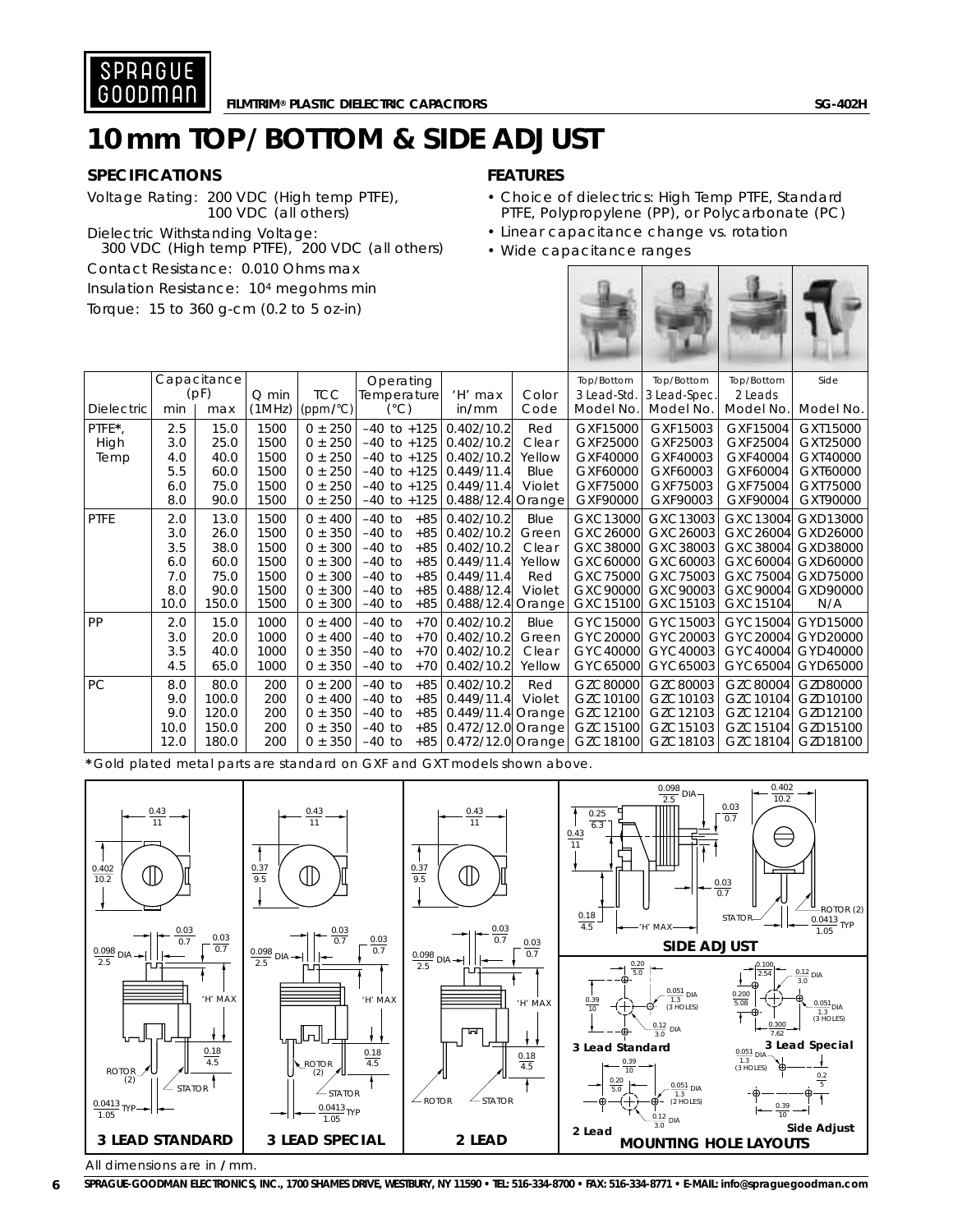# **11 X 13 mm TOP/BOTTOM ADJUST**

### **FEATURES**

- Housing protected
- High capacitance range
- Linear capacitance change vs. rotation

### **SPECIFICATIONS**

Voltage Rating: 100 VDC Dielectric Withstanding Voltage: 200 VDC Contact Resistance: 0.010 Ohms max Insulation Resistance: 104 megohms min Torque: 20 to 360 g-cm (0.28 to 5 oz-in)

|                     | 11.4<br>COLOR<br>CODE<br>0.51<br>$\overline{13}$                                                   |
|---------------------|----------------------------------------------------------------------------------------------------|
|                     | $\frac{0.02}{0.6}$ MIN<br>$\frac{0.1}{3}$ DIA<br>$\frac{0.02}{0.5}$<br>$\frac{0.571}{14.5}$ MAX    |
|                     | $\frac{0.17}{4.3}$<br><b>STATOR</b><br>ROTOR (2)<br>$\frac{0.0413}{1.05}$ TYP                      |
| Model<br>Number     | F<br>$\frac{0.12}{3.0}$<br><b>DIA</b><br>$\frac{0.39}{10}$<br>$\frac{0.051}{1.3}$ DIA<br>(3 HOLES) |
| ZC23112<br>iZC43112 | $\frac{0.2}{5}$<br>MOUNTING HOLE LAYOUT                                                            |

 $\frac{1}{0.449}$ 

 $\sqrt{a}$ .

|                    |      | Capacitancel |         |                                     | Operating   |                               |                                   |
|--------------------|------|--------------|---------|-------------------------------------|-------------|-------------------------------|-----------------------------------|
|                    | (DF) |              | $O$ min | <b>TCC</b>                          | Temperature | Color                         | Model                             |
| <b>Dielectricl</b> | min  | max          |         | $(MHz)$ (ppm $\ell$ <sup>o</sup> C) | (°C)        | Code                          | Number                            |
| IPC.               | 15.0 | 230.0        | 200     | $0 \pm 400$                         |             | $-40$ to $+85$ Orange - 1dot  | G <sub>7</sub> C <sub>23112</sub> |
|                    | 30.0 | 430.0        | 150     | $0 \pm 350$                         |             | $-40$ to $+85$ Orange - 2 dot | G7C43112                          |

## **16mm TOP / SIDE ADJUST**

### **FEATURES**

- Highest capacitance range
- Linear capacitance cange vs. rotation

### **SPECIFICATIONS**

Voltage Rating: 150 VDC Dielectric Withstanding Voltage: 300 VDC

Contact Resistance: 0.010 Ohms max Insulation Resistance: 104 megohms min Torque: 20 to 360 g-cm (0.28 to 5 oz-in)



**SIDE ADJUST**

18

 $\frac{0.610}{15.5}$ 





0.71 18

(II)

All dimensions are in **/** mm.

Dielectric min | max  $|(1MHz)(ppm/C)|$  (°C) | Code | Number | Number PC  $\begin{array}{|c|c|c|c|c|c|c|c|c|c|c|} \hline 9.0 & 200.0 & 200 & 0 & \pm 300 & -40 & \text{to} & +85 & \text{Clear} & \text{GZN20100} & \text{GZP20100} \\ \hline 18.0 & 300.0 & 200 & 0 & \pm 300 & -40 & \text{to} & +85 & \text{Clear} & \text{GZN30100} & \text{GZP30100} \\\hline \end{array}$  $-40$  to  $+85$ 

PI | 25.0 | 600.0 | 150 | 0 ± 350 | -40 to +85 | None | GZN60100 | GZP60100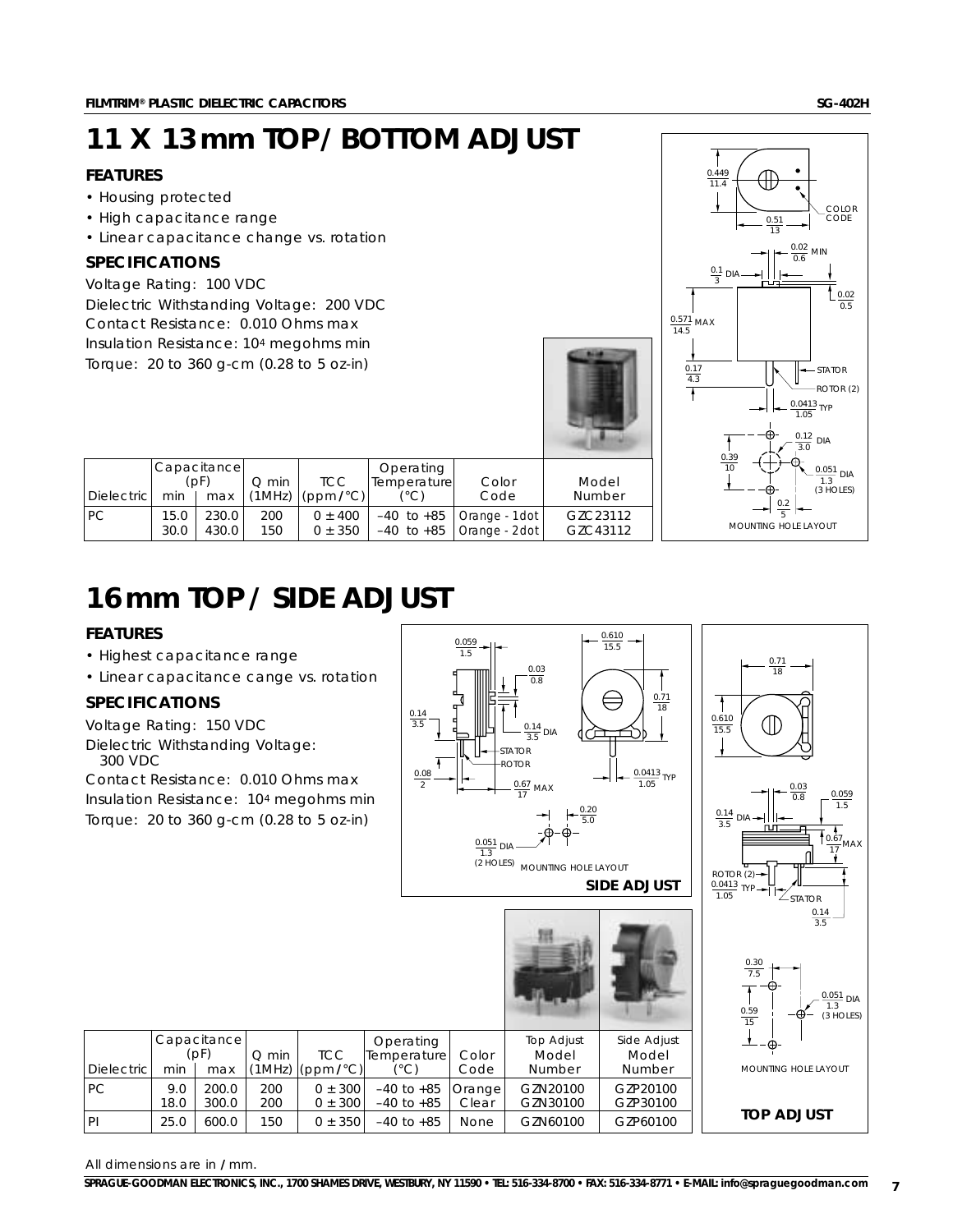

### **PART NUMBERING SYSTEM**

|                                      | GX                                                                                                                                                                                                                                                  |                                                    | А                                                                                                                                                                                                                                                                                                                                                 | <b>9R0</b>                                                                                           | 00<br><b>Modifications</b>                       |                                                                                                                                                                                                                                                                                                               |  |  |
|--------------------------------------|-----------------------------------------------------------------------------------------------------------------------------------------------------------------------------------------------------------------------------------------------------|----------------------------------------------------|---------------------------------------------------------------------------------------------------------------------------------------------------------------------------------------------------------------------------------------------------------------------------------------------------------------------------------------------------|------------------------------------------------------------------------------------------------------|--------------------------------------------------|---------------------------------------------------------------------------------------------------------------------------------------------------------------------------------------------------------------------------------------------------------------------------------------------------------------|--|--|
|                                      | <b>Dielectric</b>                                                                                                                                                                                                                                   |                                                    | Form Factor                                                                                                                                                                                                                                                                                                                                       | Cap Code                                                                                             |                                                  | (Top Adjust Models)                                                                                                                                                                                                                                                                                           |  |  |
| GC.<br>$GSX^{**}$<br>GX.<br>GY<br>GZ | <b>Symbol Description</b><br><b>PPS</b><br>(Polyphenyl<br>Sulfide)<br><b>PTFE</b><br>(Polytetrafluor-<br>oethylene)<br><b>PTFE</b><br>(Polytetrafluor-<br>oethylene)<br><b>PP</b><br>(Polypropylene)<br>PC or PI<br>(Polycarbonate<br>or Polyimide) | A<br>B<br>C<br>D<br>E*<br>$F^*$<br>N<br>P<br>$Q^*$ | <b>Symbol Description</b><br>8 mm Top/Bottom Adjust<br>8 mm Side Adjust<br>10 mm Top/Bottom Adjust,<br>11 x 13 mm Top/Bottom Adjust<br>10 mm Side Adjust<br>6 x 8 mm Top/Bottom Adjust,<br>8 mm Top/Bottom Adjust<br>10 mm Top/Bottom Adjust<br>5 mm Top Adjust,<br>7 mm Economy<br>16 mm Top Adjust<br>16 mm Side Adjust<br>6 x 8 mm Side Adjust | Industry Standard,<br>i.e.<br>$1R6 =$<br>1.6 pF,<br>$400 =$<br>40.0 pF,<br>$301 = 300.0 \,\text{pF}$ | Symbol<br>01<br>02<br>03<br>04<br>11<br>12<br>25 | Description<br>$6 \times 8$ mm, 2 leads,<br>GXE and GXQ series<br>only<br>8 mm, 2 leads<br>10 mm, 3 lead, special<br>10 mm, 2 leads<br>$6 \times 8$ mm, 3 leads<br>$11 \times 13$ mm.<br>housing protected<br>(available on all 10 mm<br>top and bottom adjust<br>units)<br>Ammo pack version for<br>GCL only |  |  |
|                                      |                                                                                                                                                                                                                                                     | $R^*$<br>$T^*$                                     | 8 mm Side Adjust<br>10 mm Side Adjust                                                                                                                                                                                                                                                                                                             |                                                                                                      |                                                  |                                                                                                                                                                                                                                                                                                               |  |  |

\* Extended temperature range: –40°C to +125°C

\*\* GSX parts do not conform to part numbering system above.

For other modifications such as high temperature base material or special lead plating, contact factory.

### **SPECIFICATION NOTES**

- 1. Parts are 100% tested for capacitance range and dielectric withstanding voltage.
- 2. Capacitance range specified is that which is guaranteed, and is measured at 1 MHz at room temperature.
- 3. Q factor is measured at maximum rated capacitance and at room temperature.
- 4. Dielectric strength is measured at maximum rated capacitance and room temperature, with test voltage (as listed for each model) applied for 60 seconds.
- 5. Insulation resistance is measured at maximum rated capacitance and room temperature and at rated voltage, unless otherwise specified.
- 6. Temperature coefficient of capacitance (TCC) is measured at 1 MHz over the operating temperature range, with capacitor set at maximum rated capacitance.
- 7. Axial load during tuning should not exceed 200 grams force. At maximum axial load, capacitance change is no more than 15%.
- 8. Capacitors should not be operated outside of rated capacitance range and working voltage.

#### **Soldering and Cleaning of FILMTRIM® Trimmer Capacitors Soldering Methods**

- (1) Reflow soldering for GSX series Pre-heat:  $140^{\circ}$ C  $\pm$ 10°C for 2 to 3 minutes. Soldering: 200 to 250°C within 25 seconds. (Peak soldering temperature: 250°C maximum).
- (2) Dip soldering (does not apply to GSX models) 260°C ±10°C for 7 seconds maximum.
- (3) Hand soldering (for lead-through-hole models) Soldering: Tip temperature  $350^{\circ}$ C  $\pm$ 10 $^{\circ}$ C for 3 to 4 seconds
- (4) Hand soldering (GSX models)
	- Preheating: Fully preheat on a hot plate with a surface temperature of 100 to 150°C. Soldering: 260°C ±10°C for 5 seconds maximum.

#### **Cleaning**

- (1) Water soluble fluxes and detergents with a water flush after soldering of the boards can be used for GX, GY and GZ models.
- (2) Do not immerse FILMTRIM models in chlorinated or fluorinated hydrocarbon solvents as this would adversely affect the plastic dielectrics and base materials. Some customers have successfully used GX models in scrubbers or sprayers where only the bottom of the printed circuit boards is exposed to solvents. If the process requires immersion in solvents for cleaning boards, the FILMTRIM capacitors should be hand soldered to board after the boards have been cleaned.